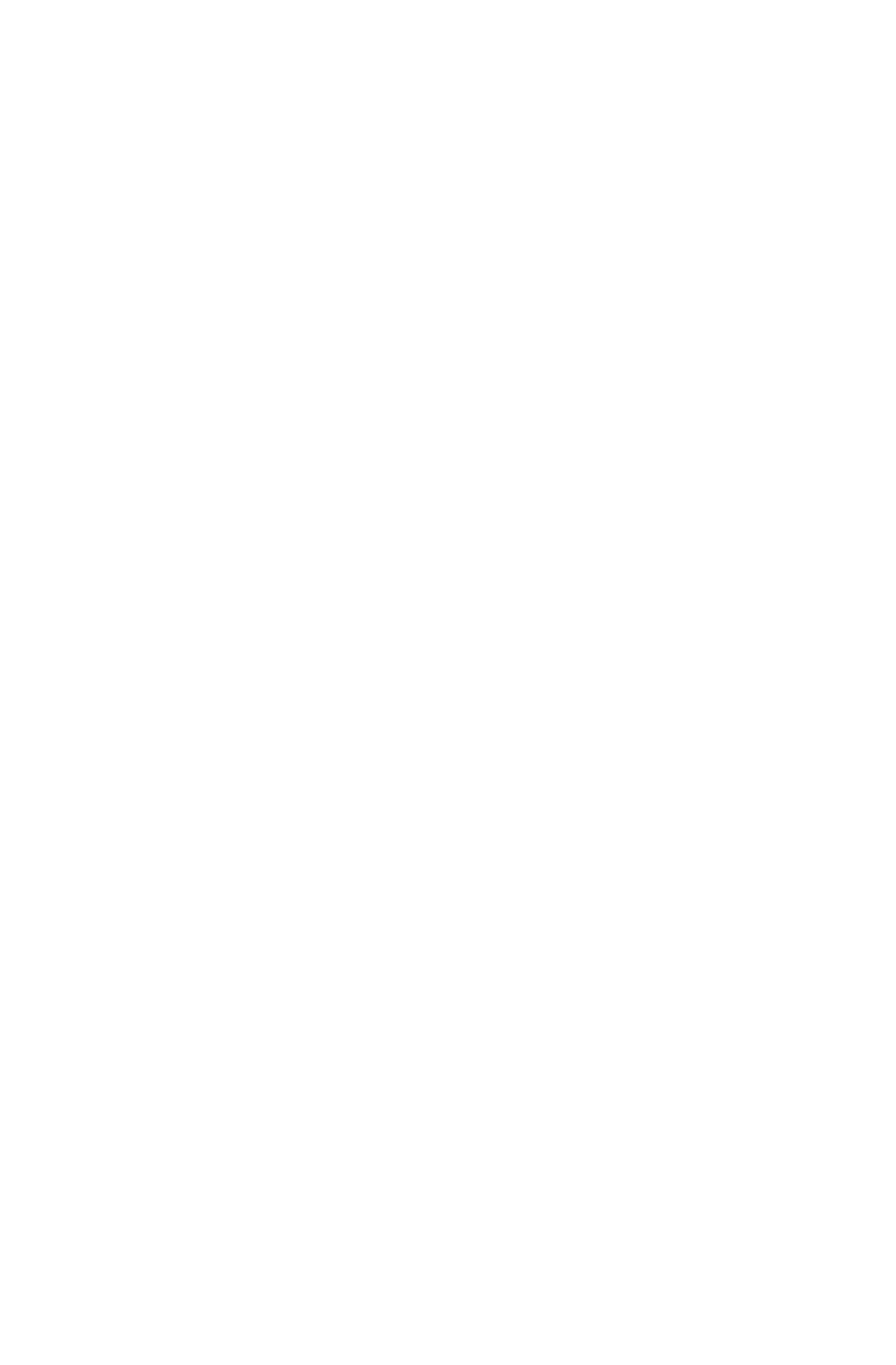| What's inside                             |                |
|-------------------------------------------|----------------|
| <b>Supplemental Security Income (SSI)</b> | 1              |
| What is SSI?                              | 1              |
| Rules for getting SSI                     | $\overline{2}$ |
| How to apply for SSI                      | 5              |
| You may be able to get other help         |                |
| You may be able to get Social Security    | 10             |
| <b>Contacting Social Security</b>         |                |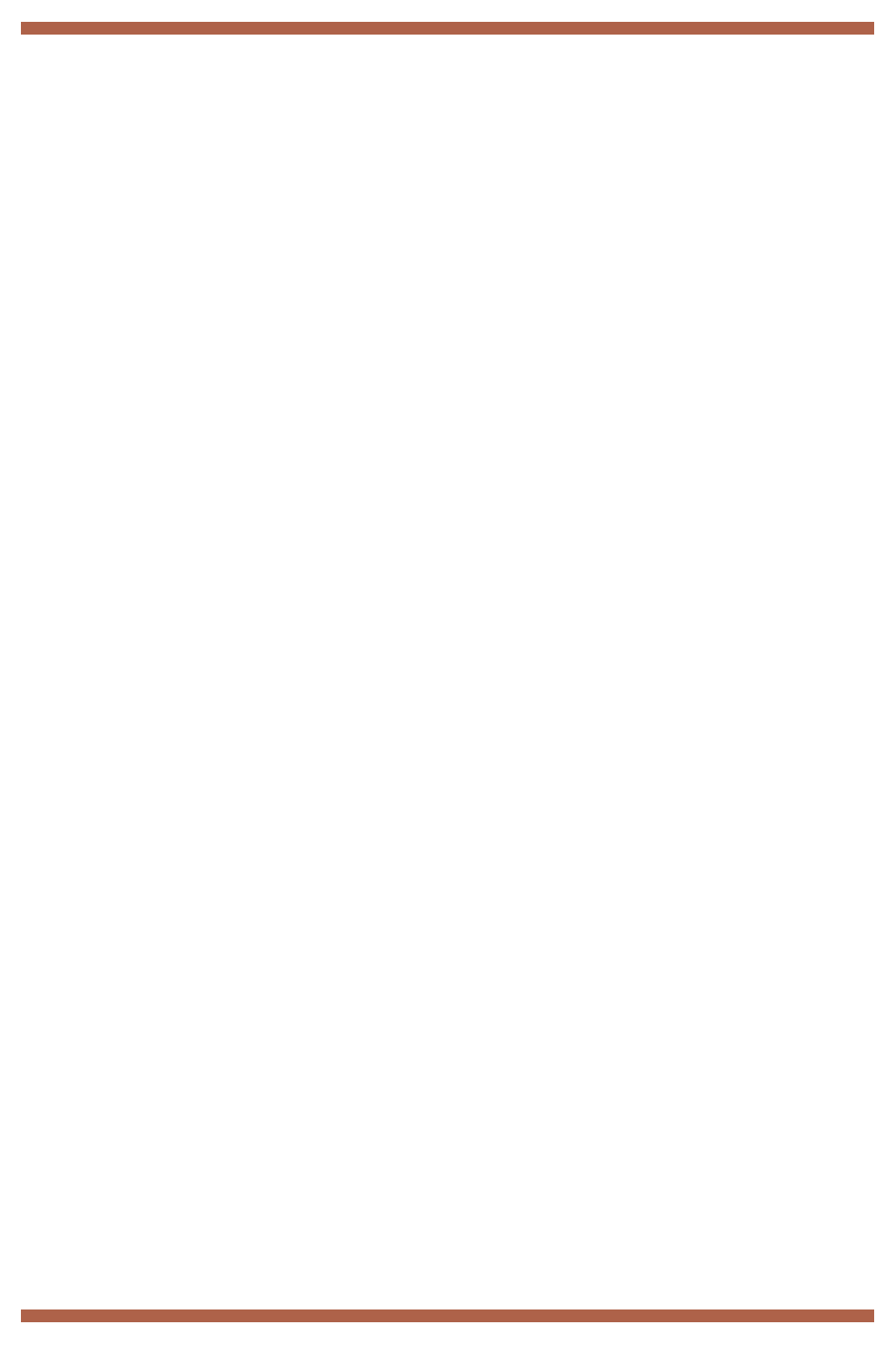# <span id="page-4-0"></span>Supplemental Security Income (SSI)

This booklet explains what Supplemental Security Income (SSI) is, who can get it, and how to apply. For information specific to you, talk with a Social Security representative.

Social Security manages the SSI program. However, U.S. Treasury general funds, not the Social Security trust funds, pay for SSI.

### What is SSI?

SSI makes monthly payments to people who have low income and few resources, and who meet one of the following criteria:

- They are age 65 or older.
- Blind.
- They have a medical condition that keeps them from working, which is expected to last one year or result in death.

If you're applying for SSI, you should also read *[What You Need To Know When You Get Supplemental](https://www.ssa.gov/pubs/EN-05-11011.pdf)  Security Income (SSI)* [\(Publication No. 05-11011\).](https://www.ssa.gov/pubs/EN-05-11011.pdf)

*NOTE: A child with a qualifying disability or blindness and whose parents have low income or resources may be eligible for SSI as well. The basic SSI amount is the same nationwide. Many states, however, add money to*  the basic benefit. You can call us to find out the amounts *for your state.*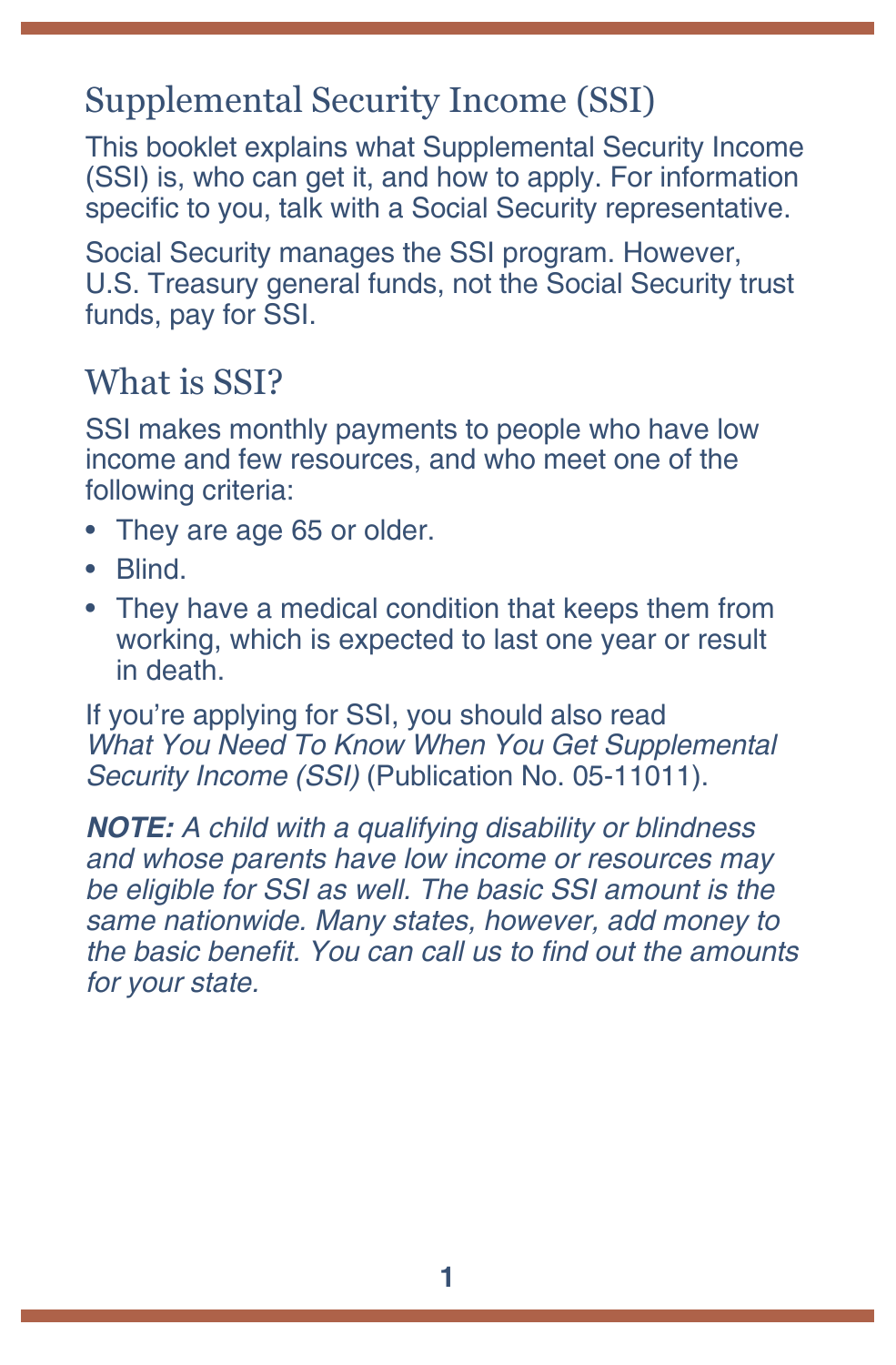# <span id="page-5-0"></span>Rules for getting SSI

#### **Your income and resources**

Whether you can get SSI depends on your income and resources (the things you own).

#### **Income**

Income is money you receive such as wages, Social Security benefits, and pensions. Income also includes such things as food and shelter. The amount of income you can receive each month and still get SSI depends partly on where you live. You can call us to find out the income limits in your state.

We don't count all of your income when we decide whether you qualify for SSI. **For example**, we don't count:

- The first \$20 of your monthly income.
- The first \$65 of your monthly earnings from working and half the amount over \$65.
- Supplemental Nutrition Assistance Program (SNAP) benefits, formerly known as food stamps.
- Shelter you get from private nonprofit organizations.
- Most home energy assistance.

If you're married, we include part of your spouse's income and resources when deciding if you qualify for SSI. If you're younger than age 18, we include part of your parents' income and resources. And, if you're a sponsored noncitizen, we may include your sponsor's income and resources.

If you're a student, some of the wages or scholarships you receive **may not** count.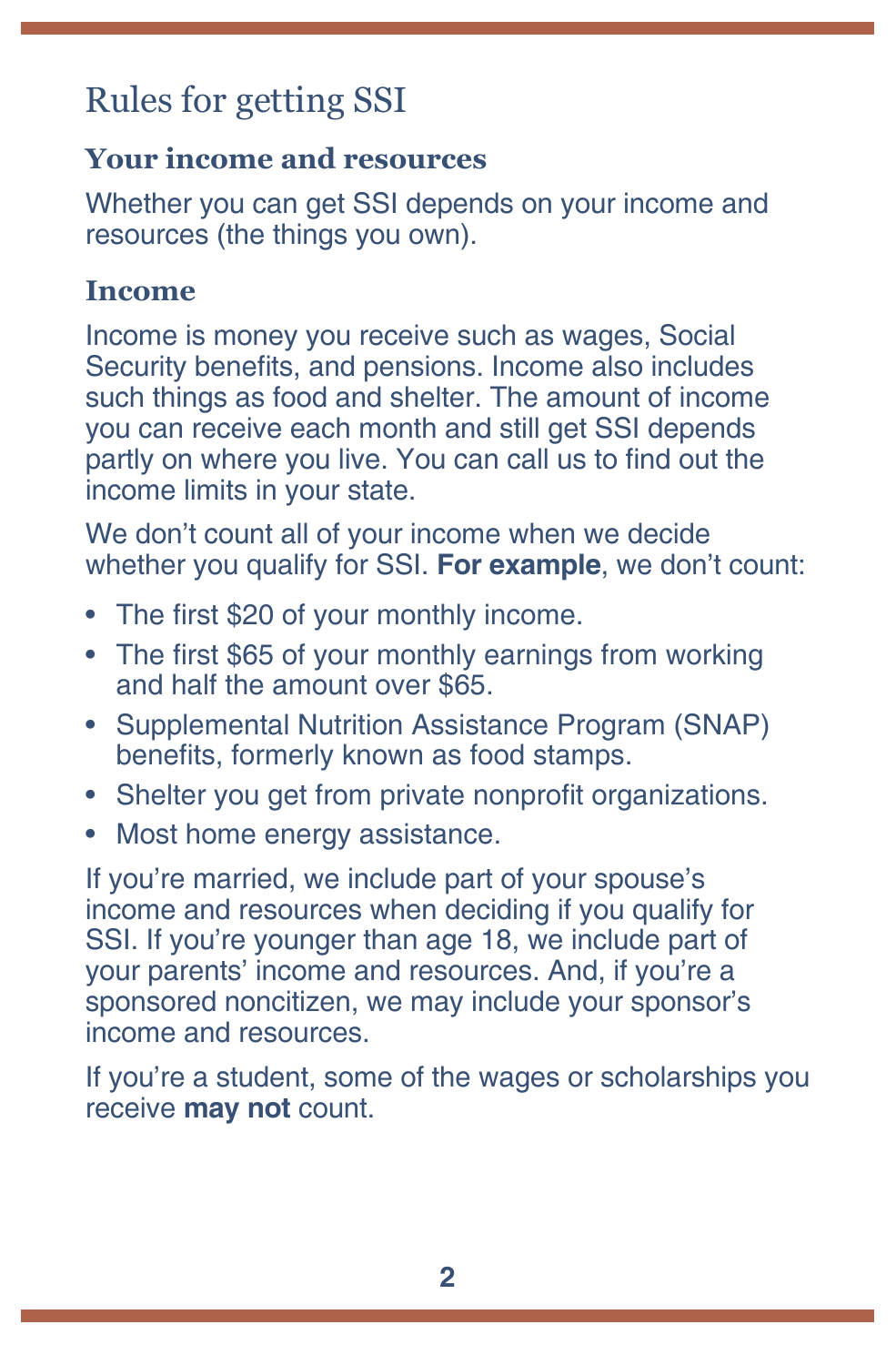If you have a qualifying disability, and are working, we **don't** count wages you use to pay for items or services that help you to work. For example, if you need a wheelchair, the wages you use to pay for the wheelchair don't count as income when we decide if you qualify for SSI.

Also, we **don't** count wages a blind person uses for work expenses. For example, if a blind person uses wages to pay for transportation to and from work, the wages used to pay the transportation cost aren't counted as income.

If you're blind or have a qualifying disability, some of the income you use (or save) for training, or to buy items you need to work, **may not** count.

#### **Resources (things you own)**

Resources that we count in deciding if you qualify for SSI include real estate, bank accounts, cash, stocks, and bonds.

You may be able to get SSI if your resources are worth \$2,000 or less. A couple may be able to get SSI if they have resources worth \$3,000 or less. If you own property that you are trying to sell, you may be able to get SSI while trying to sell it.

We don't count everything you own in deciding whether you have too many resources to qualify for SSI. For example, we don't count:

- The home and land where you live.
- Life insurance policies with a face value of \$1,500 or less.
- Your car (usually).
- Burial plots for you and members of your immediate family.
- Up to \$1,500 in burial funds for you and up to \$1,500 in burial funds for your spouse.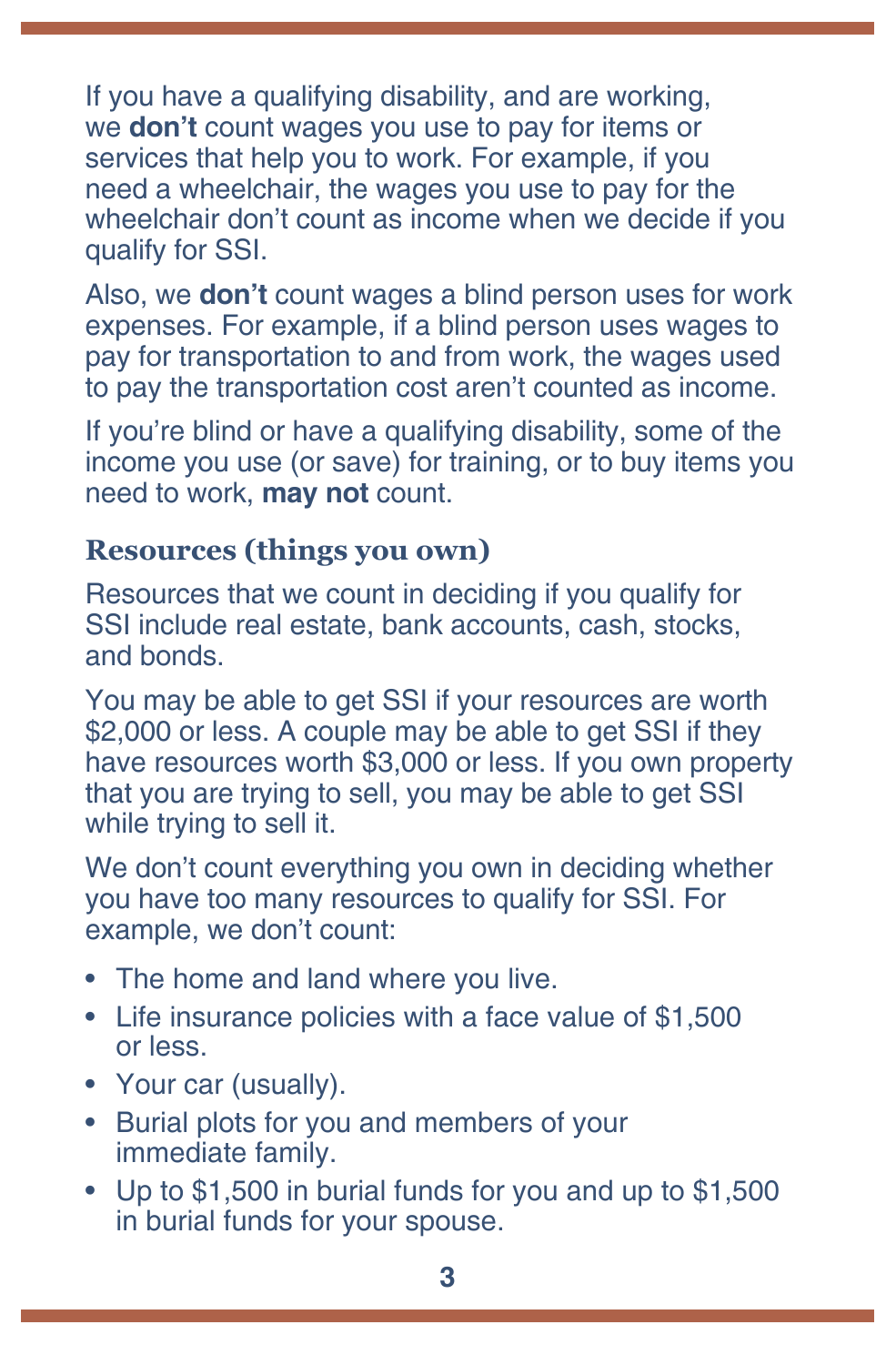#### **Other rules you must meet**

To get SSI, you must live in the 50 states, the District of Columbia, or the Northern Mariana Islands and be a U.S. citizen or national. In some cases, noncitizen residents can qualify for SSI. For more information, read *[Supplemental Security Income \(SSI\) For Noncitizens](https://www.ssa.gov/pubs/EN-05-11051.pdf)* [\(Publication No. 05-11051\)](https://www.ssa.gov/pubs/EN-05-11051.pdf).

- If you're eligible for Social Security or other benefits, you must apply for them. If eligible, you can get SSI and other benefits.
- If you live in certain types of institutions, you may get SSI.
- If you live in a city or county rest home, halfway house, or other public institution, such as a jail or prison, you usually can't get SSI. But there are some exceptions.
	- —If you live in a publicly operated community residence that serves no more than 16 people, you may get SSI.
	- —If you live in a public institution mainly to attend approved educational or job training to help you get a job, you may get SSI.
	- —If you live in a public emergency shelter for the homeless, you may get SSI.
	- —If you live in a public or private institution, and Medicaid is paying more than half the cost of your care, you may get a small SSI benefit.
	- —If you have any felony or arrest warrants for escape from custody, flight to avoid prosecution or confinement, or flight escape, you usually can't get SSI.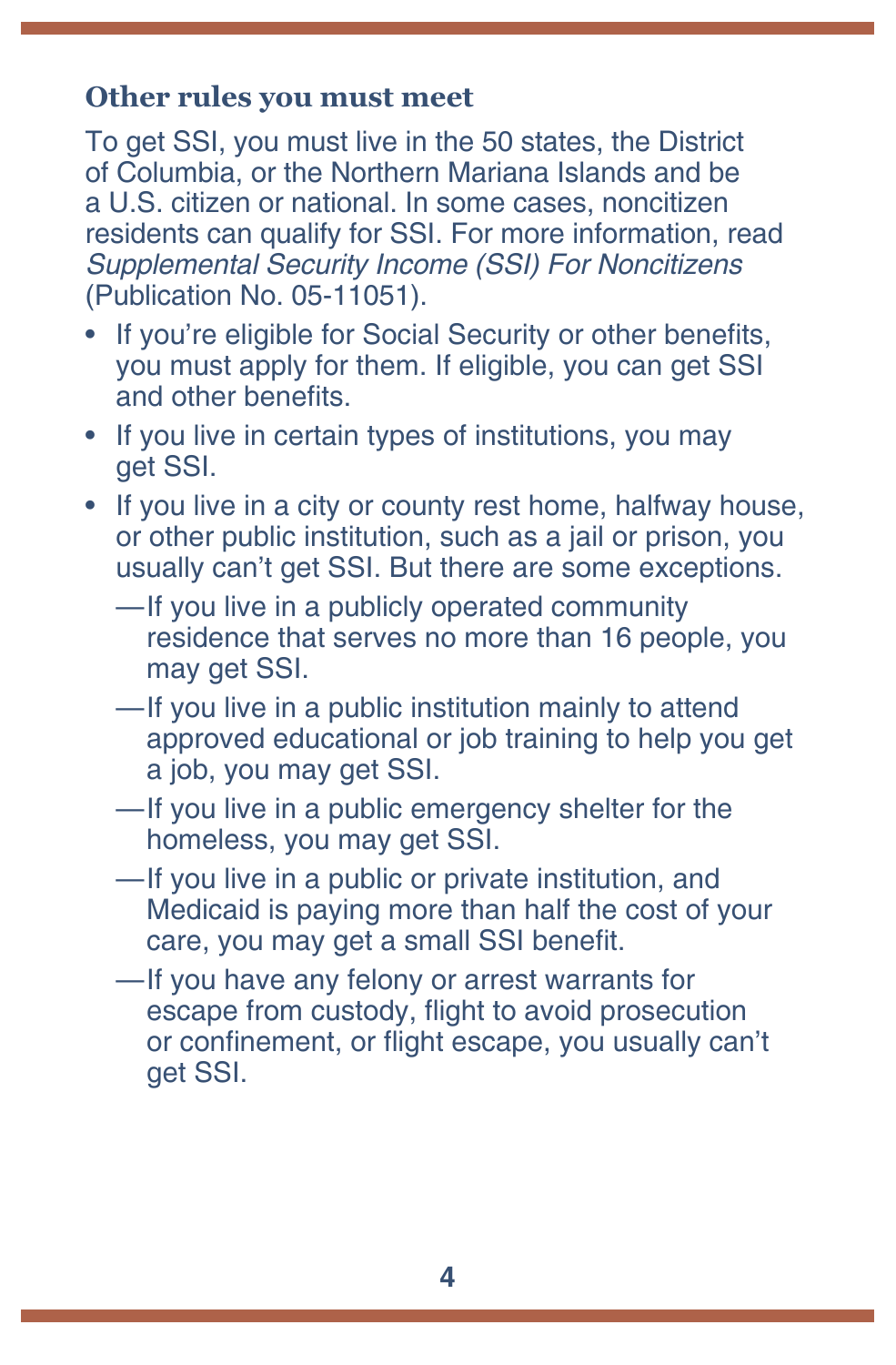# <span id="page-8-0"></span>How to apply for SSI

If you plan to apply for SSI, you can begin the application process and complete a large part of your application by visiting our website at **[www.ssa.gov/benefits/ssi](https://www.ssa.gov/benefits/ssi/)**.

If you're an adult with a disability intending to file for both SSI and Social Security Disability Insurance, you can now apply online for both benefits at the same time. You must meet the following requirements:

- You are between the ages of 18 and 65.
- You have never been married.
- You are a U.S. citizen residing in one of the 50 states, District of Columbia, or the Northern Mariana Islands.
- You haven't applied for or received SSI in the past.

To apply for Social Security and SSI disability online, visit **[www.ssa.gov/disability](https://www.ssa.gov/disability)**.

Another way to start an application is by using our online tool to tell us that you are interested in applying for SSI and providing some basic information. You can find it at **[www.ssa.gov/benefits/ssi/start.html](https://www.ssa.gov/benefits/ssi/start.html)**. The online process takes about 5-10 minutes and no documentation is required. We will need information about you, and if applicable, the person you are assisting.

Information we need from the person interested in applying:

- Name.
- Date of birth.
- Social Security number.
- Mailing address.
- Phone number.
- Email address (optional).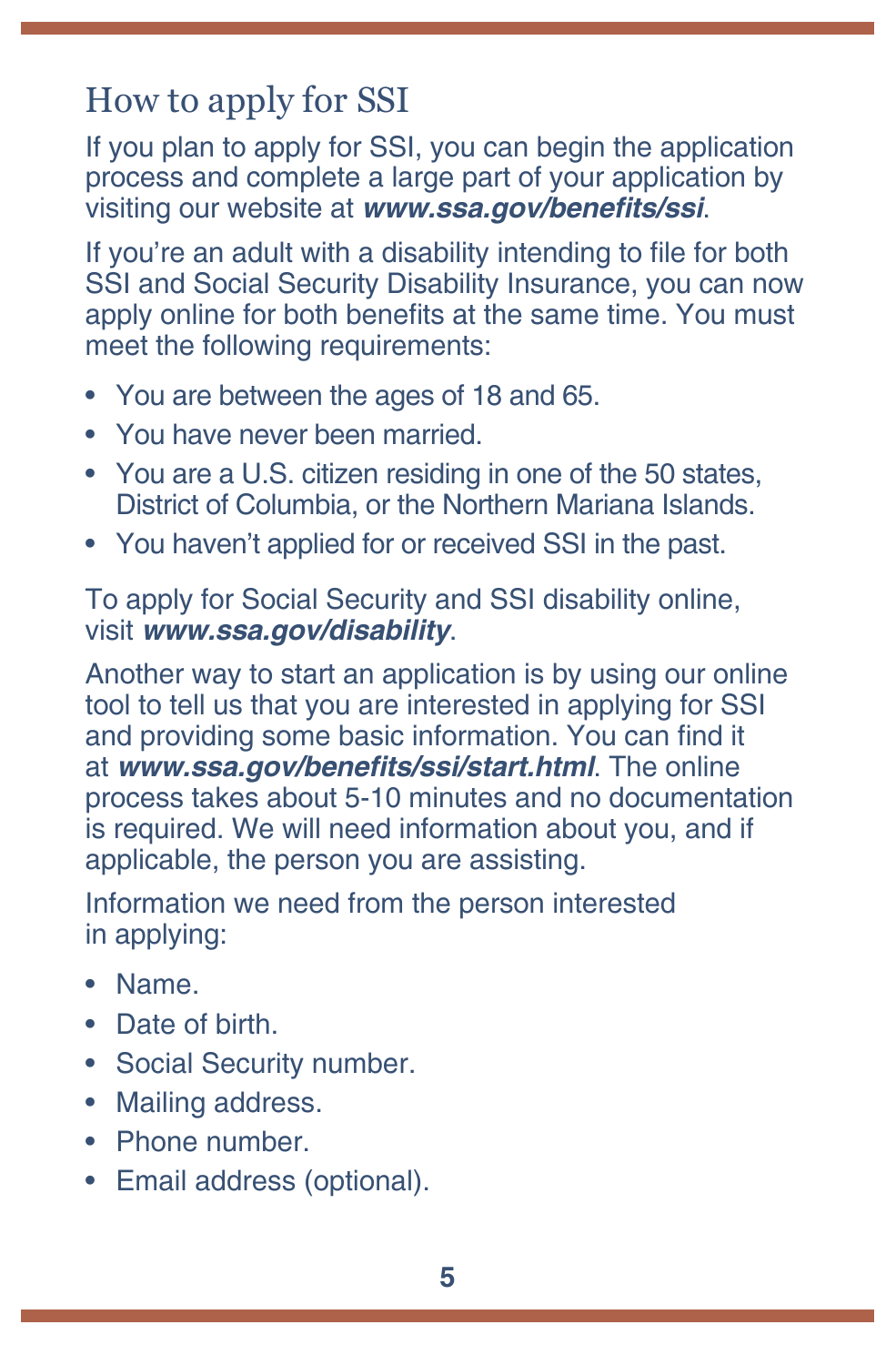If you are assisting another person, we also need your name, phone number, and email address (optional) in addition to the information above.

After you complete the online process, a Social Security representative schedules an appointment to help you apply for benefits. We will send an appointment date and time by mail (and email — if provided), within 7-14 business days to the person interested in applying. In some cases, our representative may call to schedule the appointment.

If you cannot apply for SSI online, you can call us toll-free at **1-800-772-1213** to set up an appointment with your local Social Security office. If you are deaf or hard of hearing, you can call us at our TTY number, **1-800-325-0778**.

Parents or guardians usually can apply for children under age 18 who are blind or have a disability. In some cases, other third parties can apply for children.

You should have certain items with you when you apply. Even if you don't have all of the things listed below, apply anyway. Our representatives can help you get whatever is needed. Please bring:

- Your Social Security card or a record of your Social Security number.
- Your birth certificate or other proof of your age.
- Information about the home where you live, such as your mortgage or your lease and landlord's name.
- Payroll slips, bank books, insurance policies, burial fund records, and other information about your income and the things you own.
- The names, addresses, and telephone numbers of doctors, hospitals, and clinics that you have been to, if you are applying for SSI because you are disabled or blind.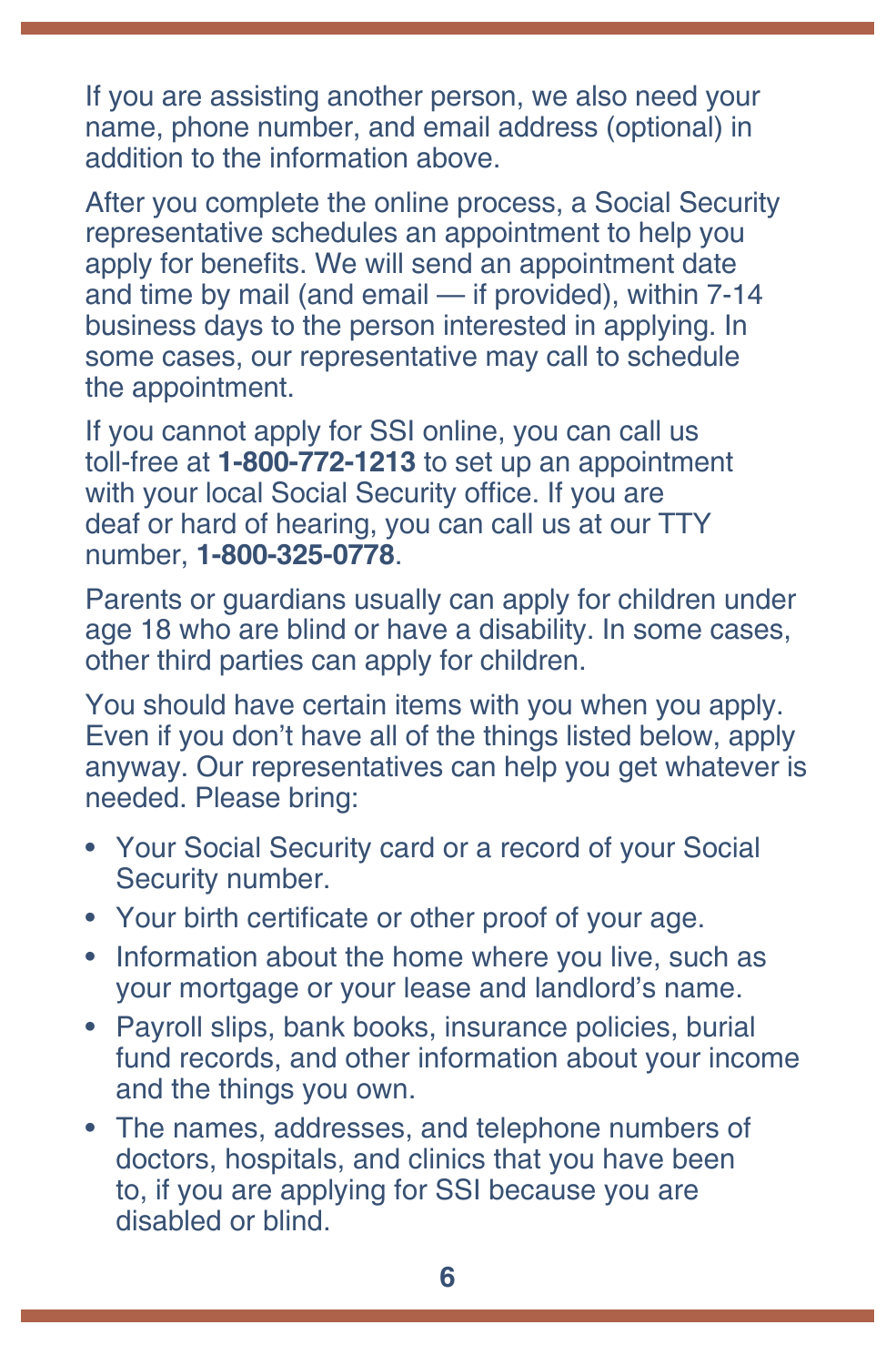- Proof of U.S. citizenship or eligible noncitizen status.
- Your checkbook or other papers that show your bank, credit union, or savings and loan account number.

If you're approved for SSI, you must receive your payments electronically. We can make payments via direct deposit, the Direct Express® card program, or an Electronic Transfer Account. For more information, visit **[www.GoDirect.org](http://www.godirect.org/)**.

#### **A note for people who are blind or have a qualifying disability**

If you're blind or have a qualifying disability, and are working, there are special rules to help you. You may be able to keep getting SSI payments while you work. As you earn more money, your SSI payments may be reduced or stopped, but you may be able to keep your Medicaid coverage.

You may also be able to set aside some money for a work goal or to go to school. In this case, the money you set aside won't reduce the amount of your SSI.

A person who is blind or has a qualifying disability who applies for SSI may get special services to help them work. These services may include counseling, job training, and help in finding work.

You can get more information in *[Working While](https://www.ssa.gov/pubs/EN-05-10095.pdf)  [Disabled—How We Can Help](https://www.ssa.gov/pubs/EN-05-10095.pdf)* (Publication No. 05-10095).

#### **Right to appeal**

If you disagree with a decision made on your claim, you can appeal it. The steps you can take are explained in *[Your Right To Question The Decision Made On Your](https://www.ssa.gov/pubs/EN-05-10058.pdf)  Claim* [\(Publication No. 05-10058\).](https://www.ssa.gov/pubs/EN-05-10058.pdf)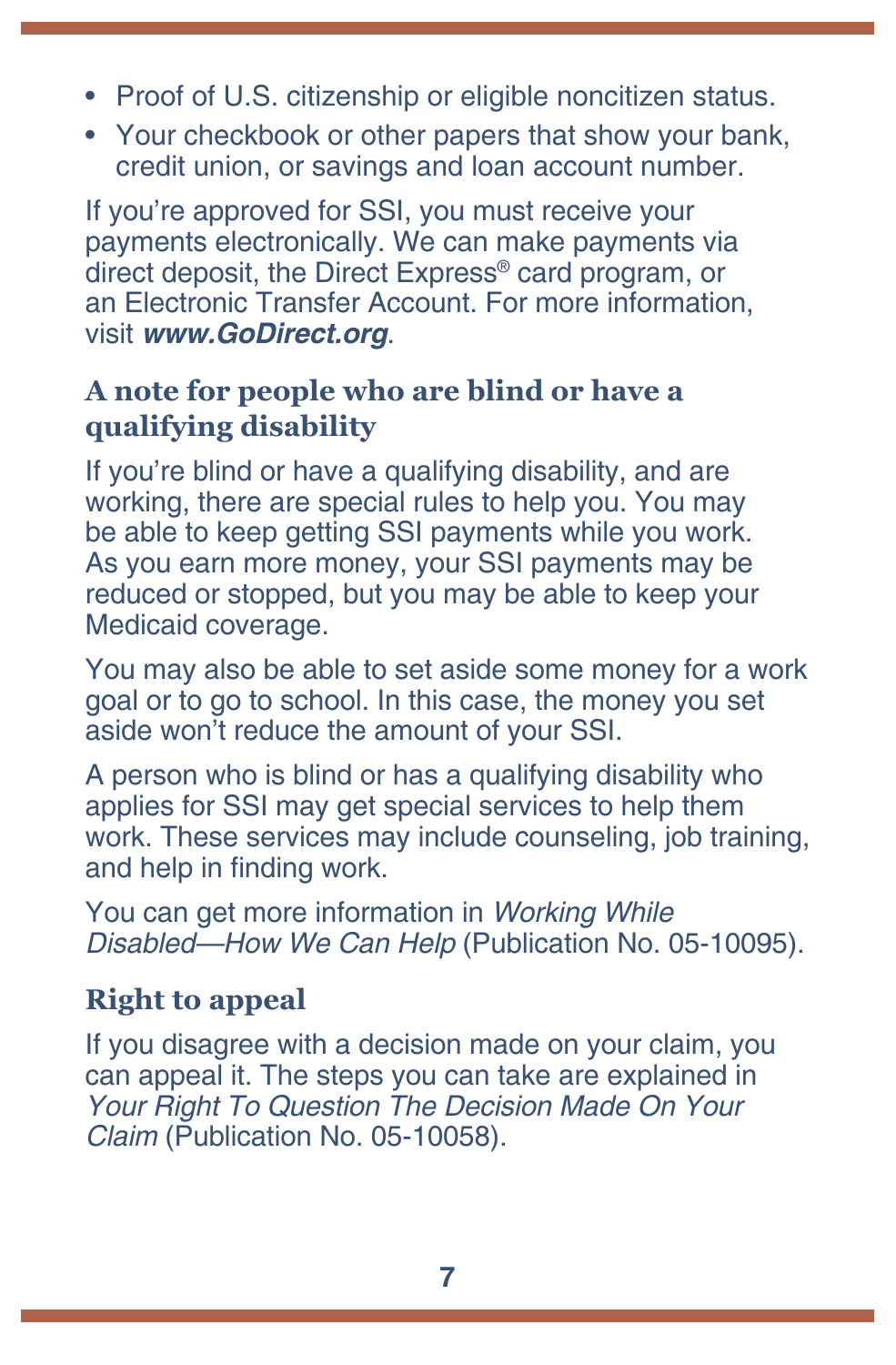<span id="page-11-0"></span>You may handle your own SSI case or appeal with free help from us. You also have the right to have someone represent you. There are rules about who can represent you and what your representative can do. We'll work with your representative as we would work with you. Ask us if you want to find out how you can appoint someone to act on your behalf. You can also find more information about representation in *[Your Right To Representation](https://www.ssa.gov/pubs/EN-05-10075.pdf)* [\(Publication No. 05-10075\)](https://www.ssa.gov/pubs/EN-05-10075.pdf) or on our website at **[www.ssa.gov/representation](https://www.ssa.gov/representation)**.

# You may be able to get other help

If you get SSI, you may also be able to get help from your state or county. For example, you may be able to get Medicaid, food, or other social services. Call your local social services department or public welfare office for information about the services available in your community.

#### **Supplemental Nutrition Assistance Program (SNAP)**

If you get SSI, you may be able to get help to buy food through the Supplemental Nutrition Assistance Program (SNAP), formerly known as food stamps. If everyone in your home is applying for or getting SSI, you can apply for SNAP at a local Social Security office.

If you don't live in a home in which everyone is applying for or getting SSI, visit **[www.fns.usda.gov/snap](http://www.fns.usda.gov/snap)** to find out how to apply. For more information about SNAP, read *[Supplemental Nutrition Assistance Program \(SNAP\) Facts](https://www.ssa.gov/pubs/EN-05-10101.pdf)* [\(Publication No. 05-10101\)](https://www.ssa.gov/pubs/EN-05-10101.pdf). For more information about other nutrition assistance programs that may be available to you, read *[Nutrition Assistance Programs](https://www.ssa.gov/pubs/EN-05-10100.pdf)*  [\(Publication No. 05-10100\)](https://www.ssa.gov/pubs/EN-05-10100.pdf).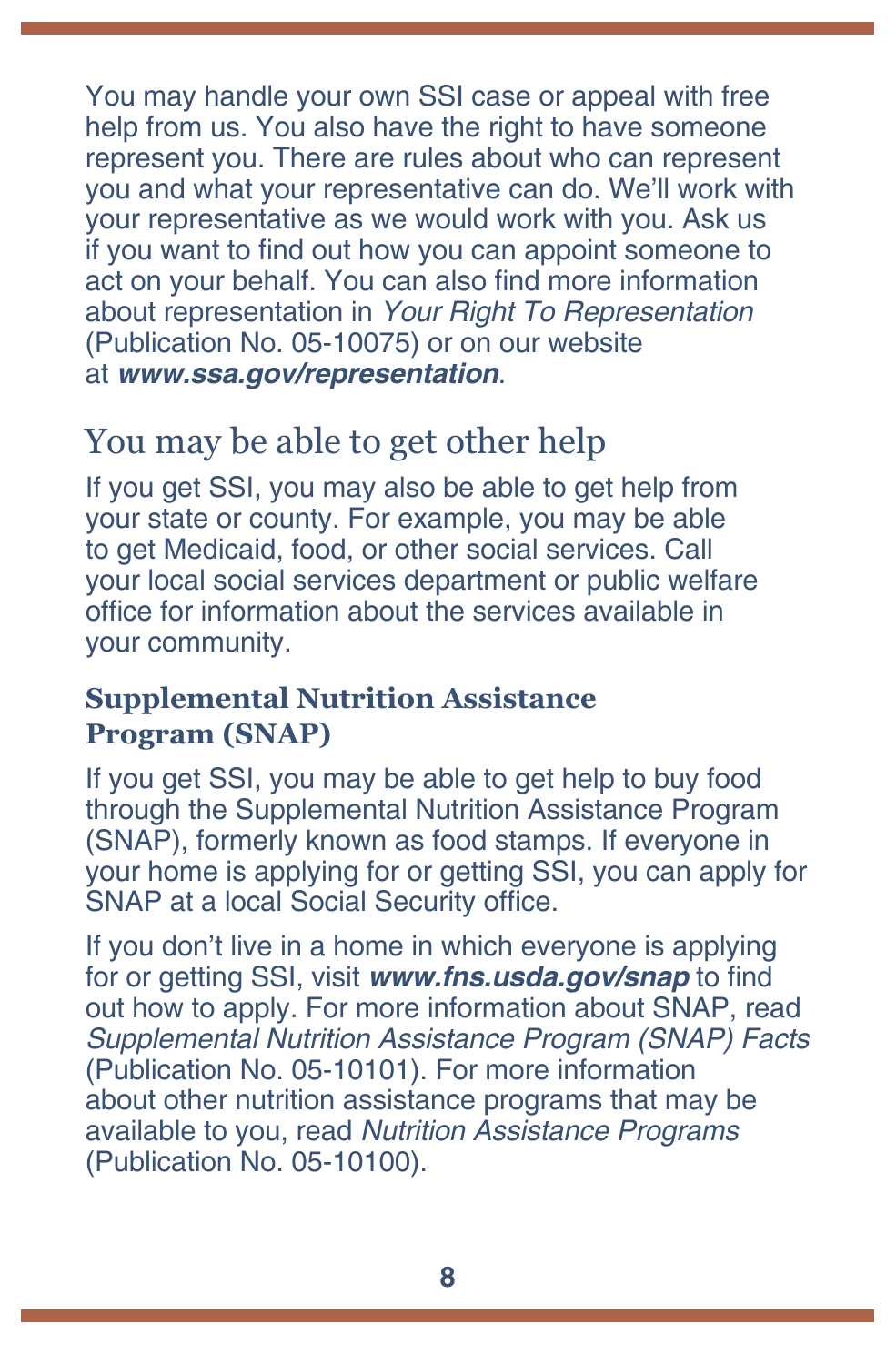#### **Medicaid**

When you get SSI, you may also get Medicaid, which helps pay doctor and hospital bills. Your local social services or medical assistance office can give you information about Medicaid.

#### **Help paying for Medicare**

If you get Medicare, and have low income and few resources, your state may pay your Medicare premiums. In some cases, your state may pay other Medicare expenses such as deductibles and coinsurance. Only your state can decide if you qualify. To find out if you do, contact your state or local Medicaid office. You can get their phone number and more information about these programs from the Centers for Medicare & Medicaid Services (CMS) by calling the Medicare toll-free number, **1-800-MEDICARE** (**1-800-633-4227**). If you're deaf or hard of hearing, call TTY **1-877-486-2048**.

You may be able to get *Extra Help* paying for annual deductibles, monthly premiums, and prescription co-payments related to the Medicare prescription drug program (Part D). You may qualify for *Extra Help* if you have limited resources and income (tied to the federal poverty level). These resource and income limits change each year and aren't the same as the SSI income and resource limits. For more information read, *[Understanding the Extra Help With Your Medicare](https://www.ssa.gov/pubs/EN-05-10508.pdf)  Prescription Drug Plan* [\(Publication 05-10508\)](https://www.ssa.gov/pubs/EN-05-10508.pdf).

You can apply online for *Extra Help* or get more information at **[www.ssa.gov/benefits/medicare/](https://www.ssa.gov/benefits/medicare/prescriptionhelp/) [prescriptionhelp](https://www.ssa.gov/benefits/medicare/prescriptionhelp/)**. You can also apply or request an application by phone, or you can apply at your local Social Security office.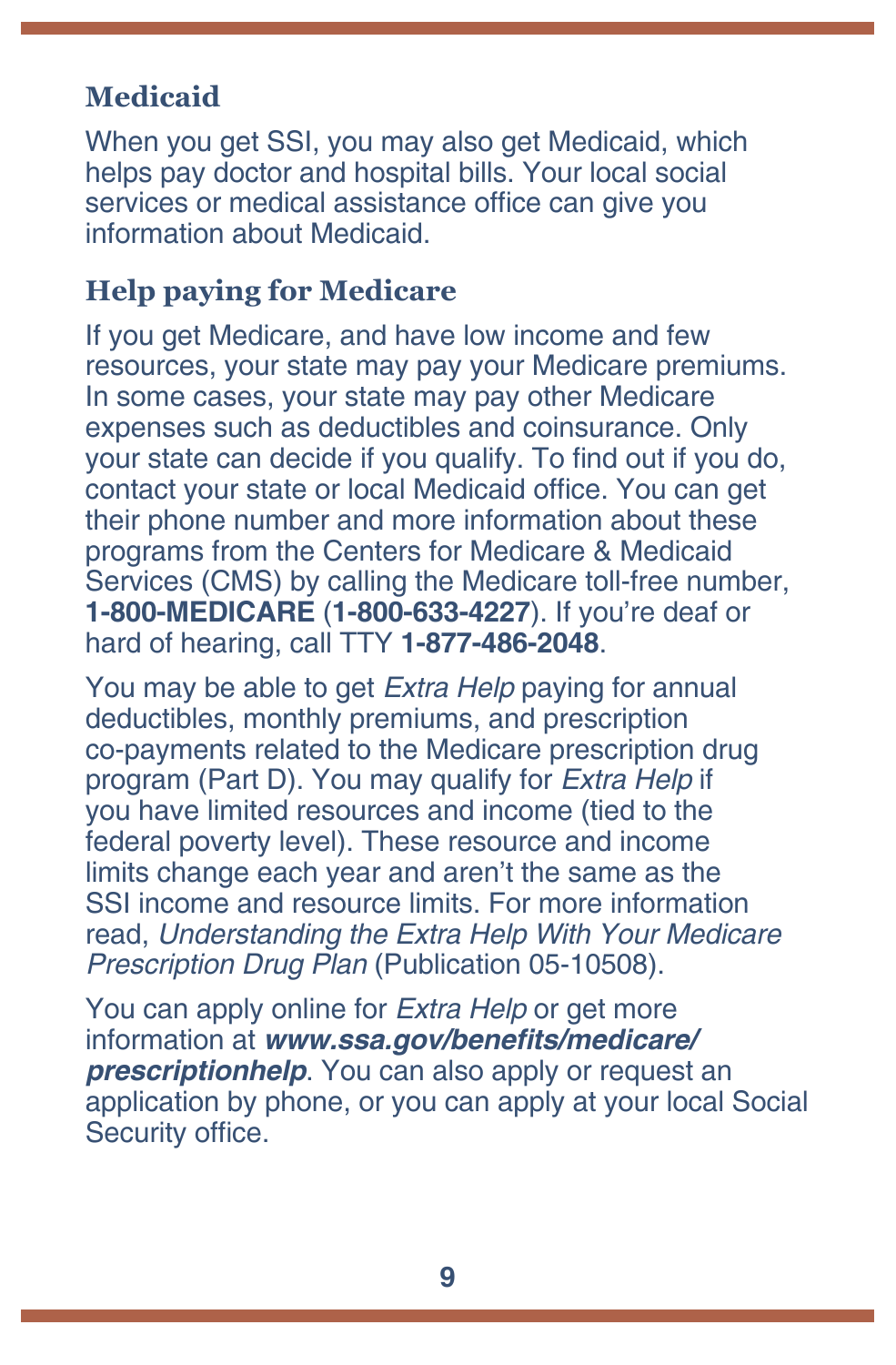<span id="page-13-0"></span>If you have both Medicaid with prescription drug coverage and Medicare, Medicare and SSI, or if your state pays for your Medicare premiums, you automatically will get this *Extra Help*, and you don't need to apply.

## You may be able to get Social Security

If you have worked and paid into Social Security long enough, you may also be eligible for Social Security benefits while you are receiving SSI. Retirement benefits can be paid to people age 62 or older and their families. Disability benefits are paid to people with a qualifying disability and their families. Survivors benefits are paid to the families of workers who have died. If you think you may qualify for Social Security benefits, call us to make an appointment to talk with a representative.

# Contacting Social Security

There are several ways to contact us, such as online, by phone, and in person. We're here to answer your questions and to serve you. For more than 85 years, Social Security has helped secure today and tomorrow by providing benefits and financial protection for millions of people throughout their life's journey.

#### **Visit our website**

The most convenient way to conduct Social Security business is online at *[www.ssa.gov](https://www.ssa.gov)*. You can accomplish a lot.

- Apply for *Extra Help* [with Medicare prescription](https://www.ssa.gov/i1020/)  [drug plan costs](https://www.ssa.gov/i1020/).
- Apply for most types of [benefits](https://www.ssa.gov/applyforbenefits).
- Find copies of our [publications](https://www.ssa.gov/pubs/).
- Get answers to [frequently asked questions.](https://faq.ssa.gov/)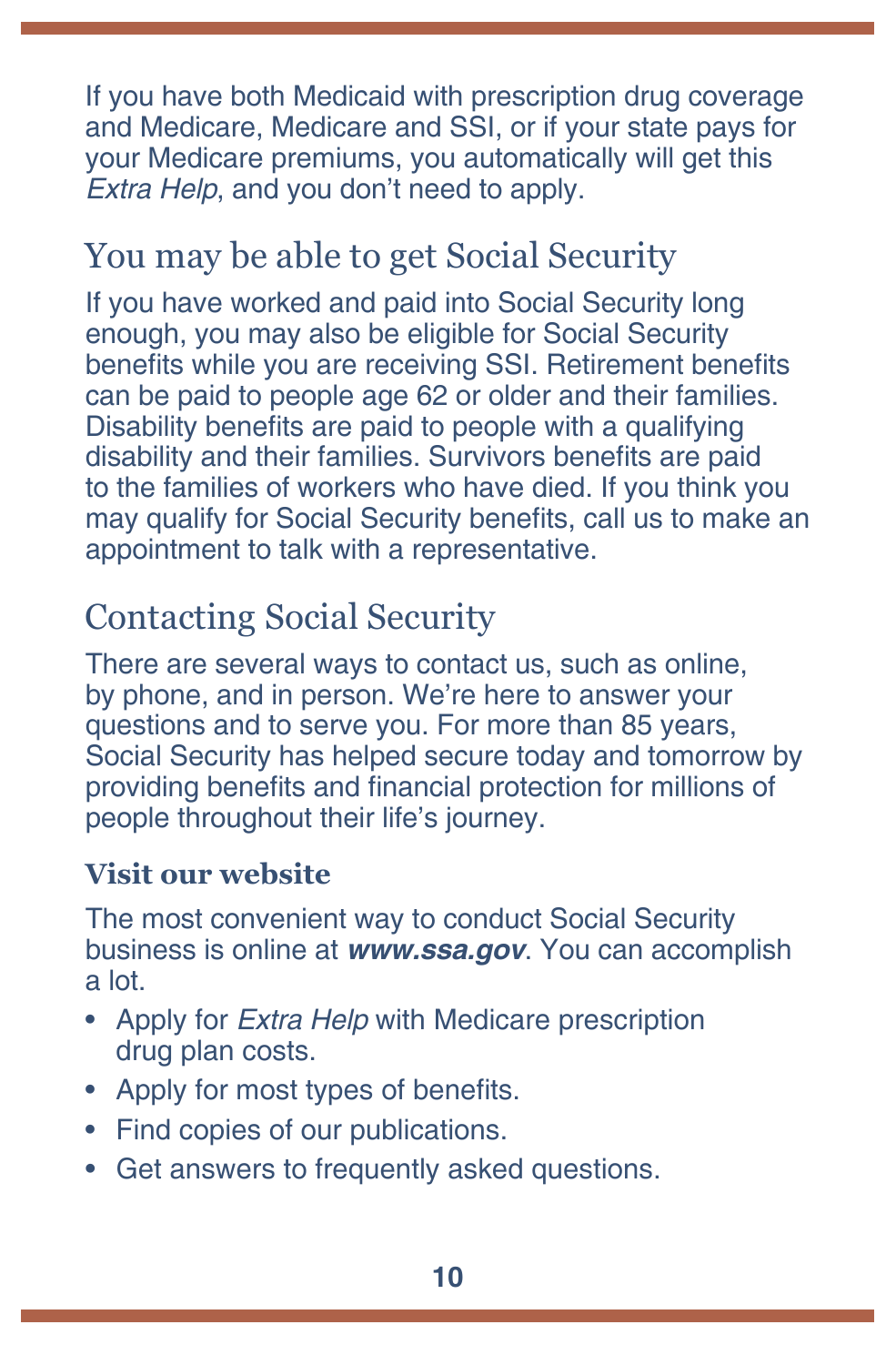When you create a personal *my* [Social Security](https://www.ssa.gov/myaccount/) account, you can do even more.

- Review your *[Social Security Statement](https://www.ssa.gov/myaccount/statement.html)*.
- Verify [your earnings.](https://faq.ssa.gov/en-us/Topic/article/KA-01741)
- Get estimates of future benefits.
- Print a [benefit verification letter](https://www.ssa.gov/myaccount/proof-of-benefits.html).
- Change your [direct deposit](https://www.ssa.gov/myaccount/direct-deposit.html) information.
- Request a [replacement Medicare card](https://faq.ssa.gov/en-us/Topic/article/KA-01735).
- Get a [replacement SSA-1099/1042S](https://www.ssa.gov/myaccount/replacement-SSA-1099.html).
- Request a [replacement Social Security card](https://www.ssa.gov/myaccount/replacement-card.html), if you meet certain requirements.

Access to your personal *my* Social Security account may be limited for users outside the United States.

#### **Call us**

If you cannot use our online services, we can help you by phone when you call your local Social Security office or our National toll-free 800 Number. We provide free interpreter services upon request. You can find your local office information by entering your ZIP code on our [office locator](https://secure.ssa.gov/ICON/main.jsp) webpage.

You can call us at **1-800-772-1213** — or at our TTY number, **1-800-325-0778**, if you're deaf or hard of hearing  $-$  between 8:00 a.m.  $-7:00$  p.m., Monday through Friday. **Wait times to speak to a representative are typically shorter Wednesdays through Fridays or later in the day**. We also offer many automated telephone services, available 24 hours a day, so you do not need to speak with a representative.

If you have documents we need to see, remember that they must be original or copies that are certified by the issuing agency.